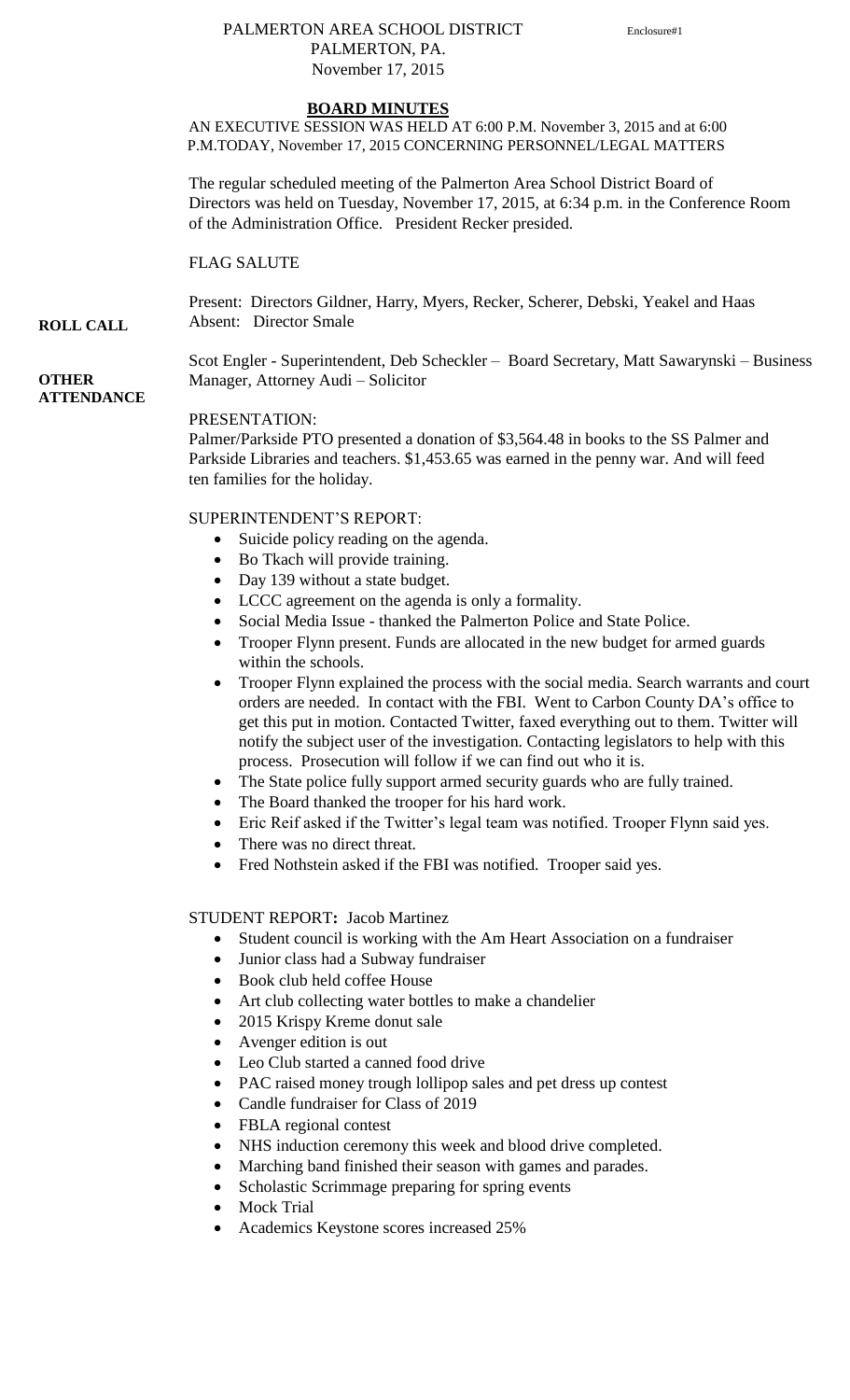|                                                         | November 17, 2015                                                                                                                                                                                                                                   |  |  |
|---------------------------------------------------------|-----------------------------------------------------------------------------------------------------------------------------------------------------------------------------------------------------------------------------------------------------|--|--|
|                                                         | <b>BUSINESS MANAGER'S REPORT:</b>                                                                                                                                                                                                                   |  |  |
|                                                         | Zach from PFM is here regarding the financing for our projects<br>$\bullet$                                                                                                                                                                         |  |  |
|                                                         | New Money Project – Bond Offering – "A" rating for the district.<br>$\bullet$<br>Refinancing Bonds – Bank loan through Zions Bank. Repayable at any time.<br>$\bullet$<br>10% savings                                                               |  |  |
| <b>CONSENT</b><br><b>AGENDA</b><br><b>APPROVED</b>      | Director Gildner moved, seconded by Director Haas that the Board of Directors of the<br>Palmerton Area School District approve the following consent agenda.                                                                                        |  |  |
|                                                         | Aye Votes: All Directors Present<br>Nay Votes: None. Motion Carried                                                                                                                                                                                 |  |  |
|                                                         | <b>Consent Agenda</b>                                                                                                                                                                                                                               |  |  |
| <b>MINUTES</b>                                          | Approve the minutes from the October 20, 2015 meeting.<br>(attachment on file)                                                                                                                                                                      |  |  |
| <b>FINANCIAL</b><br><b>REPORTS</b>                      | Approve the financial reports listed below:                                                                                                                                                                                                         |  |  |
|                                                         | TREASURER'S REPORTS (attachment on file)<br>٠                                                                                                                                                                                                       |  |  |
|                                                         | <b>ACCOUNTS PAYABLE</b><br>(attachment on file)<br>$\bullet$                                                                                                                                                                                        |  |  |
|                                                         | <b>BUDGET TRANSFERS</b><br>(attachment on file)<br>٠<br><b>GRANTS</b><br>(attachment on file)<br>٠                                                                                                                                                  |  |  |
| <b>CONTRACTS</b>                                        | Approve the DJ contract with Dustin K. Kresge (DJK) for DJ services for school dances for<br>the 2015-2016 school year.                                                                                                                             |  |  |
|                                                         | Approve the Letter of Agreement Contract with Split Rock Resort for the FBLA Regional<br>Competition to be held on December 15, 2015.                                                                                                               |  |  |
|                                                         | Approve the License agreement with the MT Pit LLC to use recording in live state<br>performance of Guys & Dolls by the Palmerton HS Drama Club.                                                                                                     |  |  |
| <b>RESIGNATIONS</b><br><b>AND</b><br><b>RETIREMENTS</b> | Accept the resignation of Christina Bravo as a Life Skills Paraprofessional at the High<br>School, effective October 27, 2015.                                                                                                                      |  |  |
|                                                         | Accept the retirement of the following, effective the end of the 2015-2016 school year.<br>John M. Hrebik, HS Teacher                                                                                                                               |  |  |
|                                                         | Bridgette Ann Gorman, Elementary School Teacher<br>$\bullet$                                                                                                                                                                                        |  |  |
|                                                         | Accept the resignation of the following, effective immediately:<br>Heather Mostosky, Teacher Substitute<br>$\bullet$<br>Sarah Miller, Teacher Substitute<br>$\bullet$                                                                               |  |  |
|                                                         | Jo Sponsler, Teacher Substitute<br>$\bullet$                                                                                                                                                                                                        |  |  |
| <b>GUEST</b>                                            | Approve the following Guest Teachers, effective November 18, 2015:                                                                                                                                                                                  |  |  |
| <b>TEACHERS</b>                                         | LeeAnn De Angelis<br>$\bullet$<br>Vicki Kistler                                                                                                                                                                                                     |  |  |
|                                                         | $\bullet$<br>Shaun Midas<br>٠                                                                                                                                                                                                                       |  |  |
| <b>AFTER SCHOOL</b><br><b>PROGRAM</b>                   | Approve the following Elementary Teachers for the Afterschool Program beginning<br>approximately December 1, 2015 and end March 31, 2016 for approximately three hours per<br>week for instruction in reading and or math for grades $3,4,5 \& 6$ : |  |  |
|                                                         | Jodi Kocher<br>$\bullet$                                                                                                                                                                                                                            |  |  |
|                                                         | <b>Kelly Ruddick</b><br>$\bullet$                                                                                                                                                                                                                   |  |  |
|                                                         | <b>Stacey Olewine</b><br>Kathryn McKeon                                                                                                                                                                                                             |  |  |
|                                                         | Pam Andrews<br>$\bullet$                                                                                                                                                                                                                            |  |  |
|                                                         | Michelle Davis<br>$\bullet$                                                                                                                                                                                                                         |  |  |
|                                                         | Marcy Zelinsky<br>Lynn Sutton                                                                                                                                                                                                                       |  |  |
|                                                         |                                                                                                                                                                                                                                                     |  |  |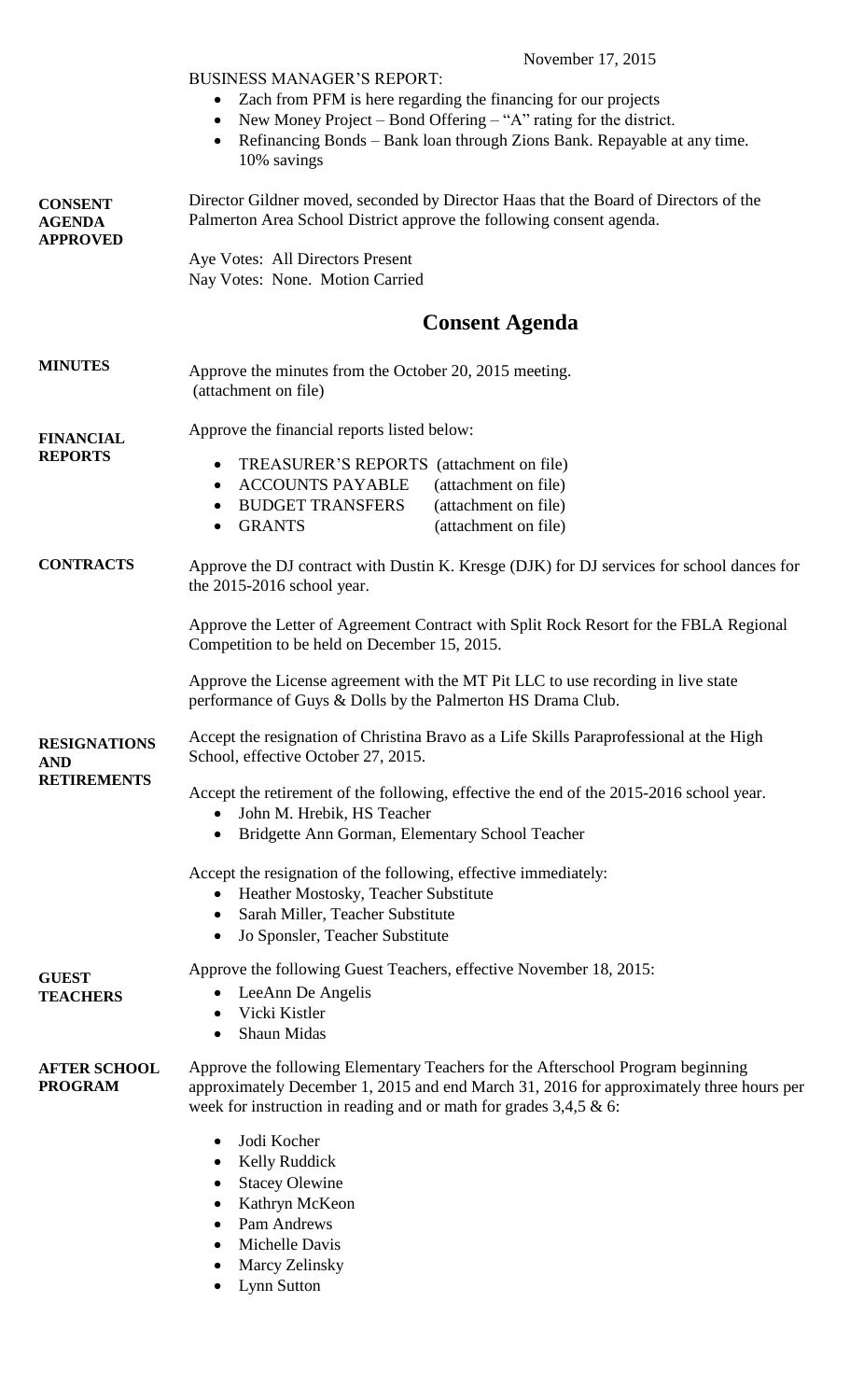| <b>SPEECH</b><br><b>THERAPIST</b>                        | November 17, 2015<br>Approve Debra Hauser as an independent contractor Speech Therapist at the rate of<br>\$70/hour, effective November 18, 2015, as needed, not to exceed 7 hours a week for the<br>remainder of the 2015-2016 school year.                                                                                                                                                                                                                                                                                                                                                                                                                                                                                                                                                                                                                                                                                                                                                                    |                                           |  |
|----------------------------------------------------------|-----------------------------------------------------------------------------------------------------------------------------------------------------------------------------------------------------------------------------------------------------------------------------------------------------------------------------------------------------------------------------------------------------------------------------------------------------------------------------------------------------------------------------------------------------------------------------------------------------------------------------------------------------------------------------------------------------------------------------------------------------------------------------------------------------------------------------------------------------------------------------------------------------------------------------------------------------------------------------------------------------------------|-------------------------------------------|--|
| <b>CAFÉ</b><br><b>WORKER</b>                             | Approve Kristin Anglemyer as a café worker in the dish room at the High School for 4 hours<br>a day at the rate of \$11.61/hour, effective November 4, 2015.                                                                                                                                                                                                                                                                                                                                                                                                                                                                                                                                                                                                                                                                                                                                                                                                                                                    |                                           |  |
| <b>EXTRA</b><br><b>CURRICULAR</b><br><b>POSITIONS</b>    | Approve the following extra-curricular positions for the 2015-2016 school year:<br>Adrianne Allen<br><b>Volunteer Swimming Coach</b><br>$\bullet$<br><b>Volunteer Wrestling Coach</b><br>Dave Lavin<br>$\bullet$<br>Tyrone Lewis<br>Middle School Track Coach<br>$\bullet$<br><b>Volunteer Substitute Coach</b><br>Scot Engler<br>$\bullet$<br>Paula Husar<br><b>Volunteer Substitute Coach</b><br>$\bullet$<br><b>Richard DeSocio</b><br><b>Volunteer Substitute Coach</b><br>$\bullet$<br>Christine Steigerwalt<br><b>Volunteer Substitute Coach</b><br>$\bullet$<br>Dan Heaney<br>Volunteer Substitute Coach<br>$\bullet$<br><b>Andrew Remsing</b><br><b>Volunteer Substitute Coach</b><br>$\bullet$<br><b>Travis Fink</b><br><b>Volunteer Basketball Coach</b><br>$\bullet$<br>Matt Kosciolek<br><b>Volunteer Basketball Coach</b><br>$\bullet$<br>Paul McArdle<br><b>Volunteer Basketball Coach</b><br>$\bullet$<br>Janine Mack<br><b>Volunteer Marching Band</b><br>$\bullet$<br>Janine Mack<br>$\bullet$ | Volunteer Jr. High National Honor Society |  |
| <b>SUBSTITUTES</b>                                       | Approve Tina Rothenberger as a substitute teacher, effective November 18, 2015.                                                                                                                                                                                                                                                                                                                                                                                                                                                                                                                                                                                                                                                                                                                                                                                                                                                                                                                                 |                                           |  |
| <b>FIRST READING</b><br><b>OF POLICY</b>                 | Accept the first reading of policy 819, Suicide Awareness, Prevention and Response.                                                                                                                                                                                                                                                                                                                                                                                                                                                                                                                                                                                                                                                                                                                                                                                                                                                                                                                             |                                           |  |
| <b>CONTRACT</b>                                          | Approve the contract with School Datebooks for the 2016-17 school year at a cost of<br>$$1,644.72$ pending the 2016-17 budget approval.                                                                                                                                                                                                                                                                                                                                                                                                                                                                                                                                                                                                                                                                                                                                                                                                                                                                         |                                           |  |
| <b>DONATION</b>                                          | Accept the donation of \$3,564.48 in books to the S.S. Palmer and Parkside Libraries from<br>the PTO.                                                                                                                                                                                                                                                                                                                                                                                                                                                                                                                                                                                                                                                                                                                                                                                                                                                                                                           |                                           |  |
|                                                          | <b>End of Consent Agenda</b>                                                                                                                                                                                                                                                                                                                                                                                                                                                                                                                                                                                                                                                                                                                                                                                                                                                                                                                                                                                    |                                           |  |
| ACT <sub>1</sub><br><b>RESOLUTION</b><br><b>APPROVED</b> | Director Yeakel moved, seconded by Director Haas that the Board of Directors of the<br>Palmerton Area School District adopt the 2016-2017 Act 1 Resolution stating that the<br>Palmerton Area School District will not increase taxes by more than its index of 3.2%.<br>Aye Votes: All Directors Present<br>Nay Votes: None. Motion Carried                                                                                                                                                                                                                                                                                                                                                                                                                                                                                                                                                                                                                                                                    |                                           |  |
| <b>AGREEMENT</b><br><b>WITH LCCC</b><br><b>APPROVED</b>  | BE IT RESOLVED that the Directors of the Palmerton Area School District in accordance<br>with Sec. 2.2 of the Rules, Regulations and Procedures for Lehigh Carbon Community<br>College hereby approves in advance action to be taken by the Lehigh Carbon Community<br>College to enter into an agreement for the purchase, construction, or improvement of land<br>and/or a building upon which the College shall operate an alternative facility to the current<br>facility located in downtown Allentown and/or Carbon County, as such facility is presently<br>located, so long as the College, in proceeding in accordance herewith, complies strictly with<br>the following conditions:                                                                                                                                                                                                                                                                                                                   |                                           |  |
|                                                          | 1. There shall be no additional capital contribution allocation requested by the College<br>from its Sponsors for the specific alternative site to be acquired over and above that<br>which is presently allocated to the facility to be replaced.                                                                                                                                                                                                                                                                                                                                                                                                                                                                                                                                                                                                                                                                                                                                                              |                                           |  |
|                                                          | The alternative site for the existing downtown Allentown facility shall be within the<br>2.                                                                                                                                                                                                                                                                                                                                                                                                                                                                                                                                                                                                                                                                                                                                                                                                                                                                                                                     |                                           |  |

City of Allentown with a preference to the center city area.